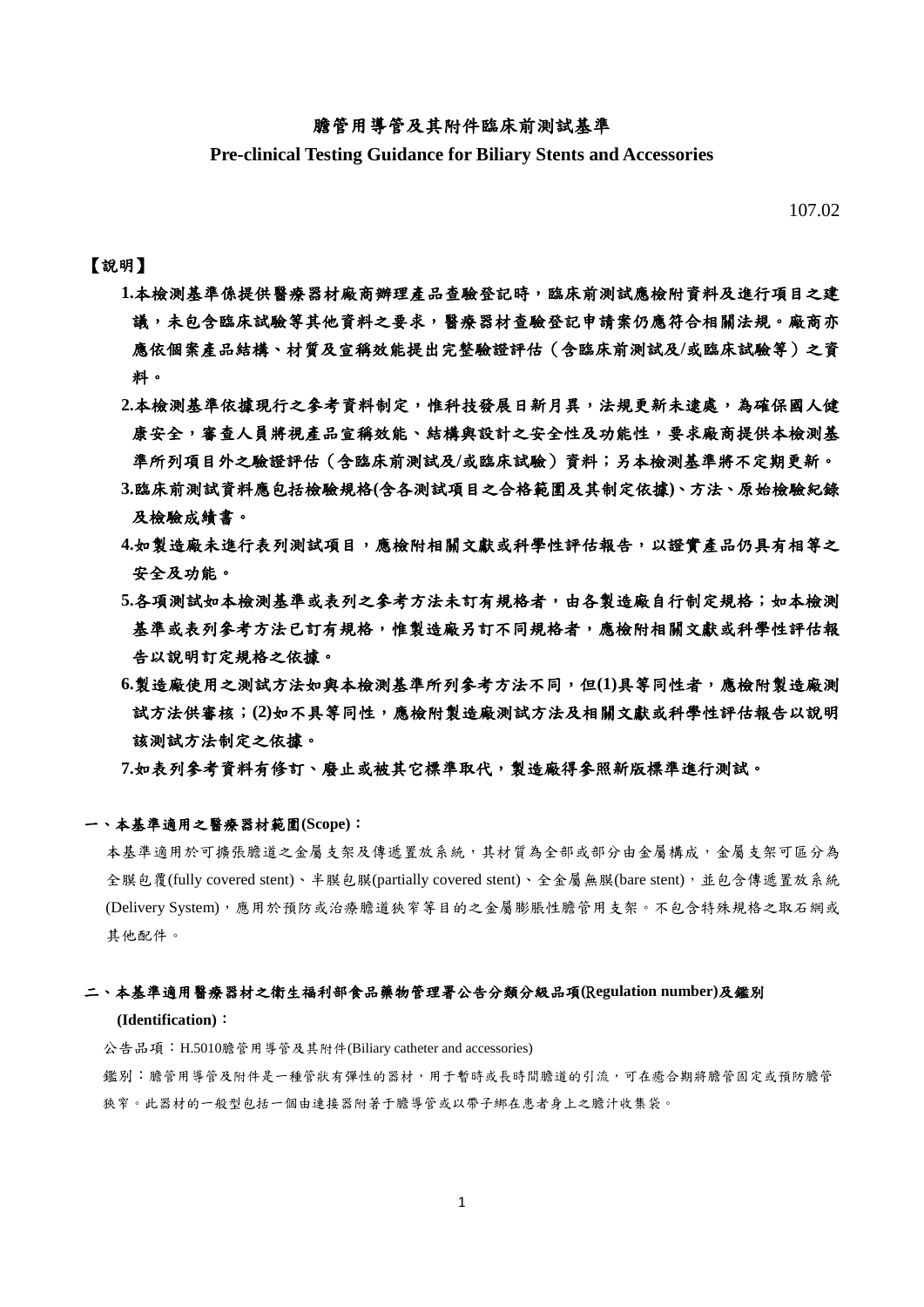# 三、產品敘述及規格**(Product description and specification)**:

- 1. 結構圖樣(如支架主體、傳遞置放系統、引流孔、各個X光不透視之標誌印記等)及規格。
- 2. 支架長度(Length)、外徑(Outside diameter)、材質(Material)、顏色(Color),包覆形式(Covered Type)。

3. 塗層材質及塗佈範圍(如適用)。

## 四、安全性及功能性試驗資料**(Safety and performance data)**

| 目<br>項                  | 規格、需求及/或應進行測試                                             | 參<br>考<br>方<br>法                  |
|-------------------------|-----------------------------------------------------------|-----------------------------------|
| 1.生物相容性試驗               | 膽道支架應檢附以下測試:                                              | ISO 10993-1(2009) <sup>(2)</sup>  |
| (Biocompatibility test) | (1)細胞毒性(Cytotoxicity)。                                    | ISO 10993-3 $(2014)^{(3)}$        |
|                         | (2) 過敏試驗(Sensitization)。(極性和非極性提取物之豚鼠最大化試                 | ISO 10993-5(2009) <sup>(4)</sup>  |
|                         | 驗)                                                        | ISO 10993-6 $(2016)^{(5)}$        |
|                         | (3)刺激或皮内刺激試驗(Irritation/Intracutaneous reactivity)。       | ISO 10993-10 $(2010)^{(6)}$       |
|                         | (4) 急性毒性試驗(Acute systemic toxicity)。                      | ISO10993-11 $(2017)^{(7)}$        |
|                         | (5)亞急性及亞慢性毒性試驗(Subacute and subchronic toxicity)。         |                                   |
|                         | (6) 植入(Implantation)。                                     |                                   |
|                         | (7)基因毒性試驗(Genotoxicity)。                                  |                                   |
|                         | 置放系統應檢附以下測試:                                              |                                   |
|                         | (1)細胞毒性(Cytotoxicity)。                                    |                                   |
|                         | (2)致敏作用(Sensitization)。(豚鼠最大化極性和非極性提取物)                   |                                   |
|                         | (3) 刺激或皮内反應(Irritation or Intracutaneous reactivity)。     |                                   |
| 2. 無菌                   | 進行滅菌確效(Sterilization validation)確保SAL(Sterility assurance | $ISO17665-1(2006)^{(8)}$          |
| (Sterility)             | level)小於 $10^{-6}$ 。                                      | $ISO11135-1(2014)^{(9)}$          |
|                         |                                                           | $ISO11137-1(2006)^{(10)}$         |
|                         |                                                           | ISO 11137-2(2013) <sup>(11)</sup> |
|                         |                                                           | ISO 11137-3 $(2017)^{(12)}$       |
| 3. 熱原(Pyrogen)          | 如製造廠宣稱產品為無熱原(non-pyrogenic),應進行熱原試驗並                      | 依各國藥典規定                           |
|                         | 符合其宣稱。                                                    |                                   |
| 4.功能性試驗                 | (1) 置放測試 (Deployment testing)。                            | FDA Guidance $(1998)^{(1)}$       |
| (Performance test)      | (2) 擴展力測試 (Expansion force testing)。                      |                                   |
|                         | (3) 壓縮力測試 (Compression force testing)。                    |                                   |
|                         | (4)尺寸測試 (Dimensional testing)。                            |                                   |
|                         | (5)腐蝕試驗 (Corrosion testing)。                              |                                   |
|                         | (6)球囊性能測試(Balloon performance testing)。(如適用)              |                                   |
|                         | (7)球囊擴張支架的支架變形測試(Stent deformation testing for            |                                   |
|                         | balloon expandable stents)。(如適用)                          |                                   |
|                         | (8)抗拉強度試驗(Tensile strength testing)。                      |                                   |
|                         | (9)不透射線試驗(Radiopacity)。                                   |                                   |
|                         | (10)塗層完整性試驗(Coating integrity)。(如適用)                      |                                   |
|                         | (11)抗菌檢測報告(Antibacterial testing)。(如適用)                   |                                   |